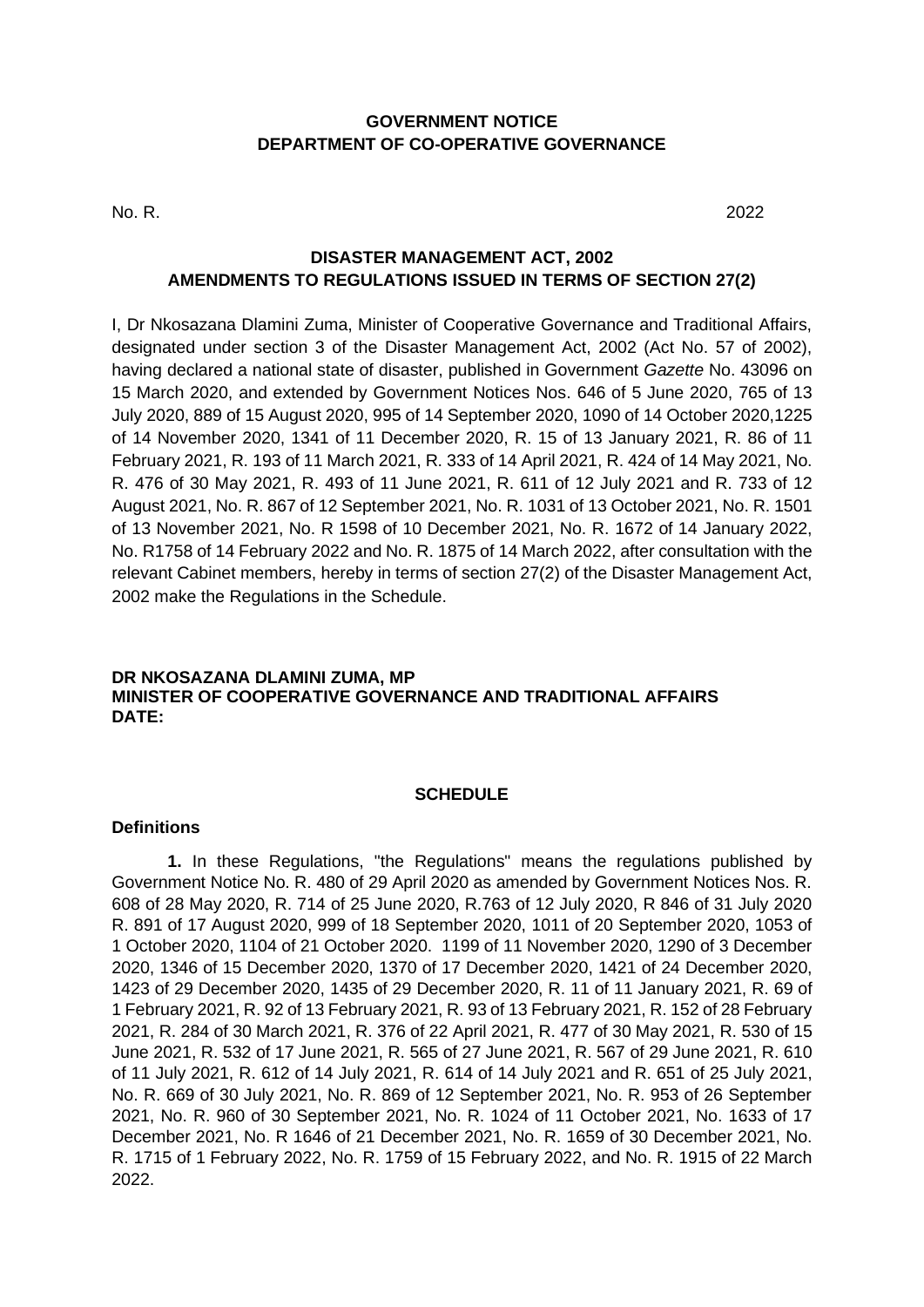### **Amendment of Classification of Regulations**

**2.** The Classification of the Regulations is hereby amended by the deletion of Chapter 8 and the substitution with a new Chapter 8:

#### **"CHAPTER 8**

#### **COVID-19 VACCINE INJURY NO-FAULT COMPENSATION SCHEME**

- 88. Definitions
- 89. Establishment of COVID-19 Vaccine Injury No-Fault Compensation Scheme
- 90. Administration of the Scheme
- 91. Financial management and oversight of the Scheme
- 91A. Governance and Oversight
- 92. Adjudication Panel and Appeal Panel
- 93. Eligibility
- 94. Compensation
- 95. Submission of claims and procedure
- 96. Effect of submission of claims on right to claim damages in court proceedings
- 97. Causality determination
- 98. Adjudication of claims
- 99. Appeal
- 100. Duration and termination of Scheme
- 101. Contact details of Scheme".

#### **Amendment of Chapter 8 to the Regulations**

**3.** Chapter 8 of the Regulations is deleted and replaced with the following:

#### "**CHAPTER 8 COVID-19 VACCINE INJURY NO-FAULT COMPENSATION SCHEME**

#### **Definitions**

**88.** For the purposes of this Chapter, unless the context otherwise indicates—

**'claim'** means a claim made in terms of regulation 95;

**'claimant'** means a person who makes a claim in terms of regulation 95;

**'COVID-19 Vaccine Injury'** means a serious injury as referred to in regulation 93(1) and specified as contemplated in regulation 93(3)*(a)*, determined by NISEC to have been caused by a COVID-19 vaccine;

**'NISEC'** means the National Immunisation Safety Expert Committee, a non-statutory, standing, advisory committee of independent experts, appointed by the Cabinet member responsible for Health;

**'Promotion of Administrative Justice Act, 2000'** means the Promotion of Administrative Justice Act, 2000 (Act No. 3 of 2000);

**'Public Finance Management Act, 1999'** means the Public Finance Management Act, 1999 (Act No. 1 of 1999); and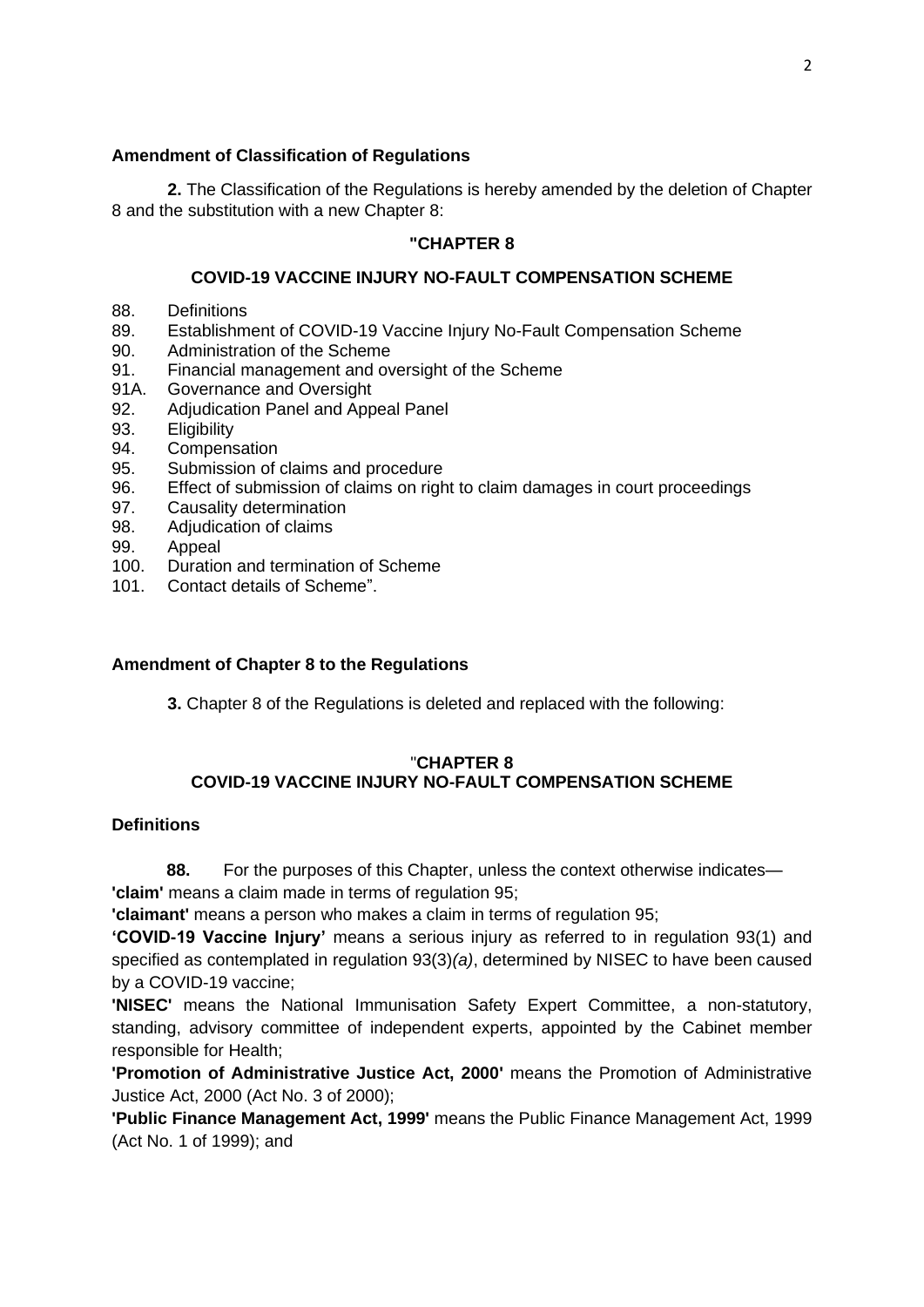**'the Scheme'** means the COVID-19 Vaccine Injury No-Fault Compensation Scheme established by regulation 89.

### **Establishment of the COVID-19 Vaccine Injury No-Fault Compensation Scheme**

- **89.** (1) A COVID-19 Vaccine Injury No-Fault Compensation Scheme is hereby established in terms of section 27(2)*(c)*, *(m)* and *(n)* of the Act.
	- (2) The Scheme is an essential part of the COVID-19 vaccination roll-out, which is a critical component of the national plan and response to alleviate, contain and minimise the effects of the disaster, and ultimately to end the State of National Disaster.
	- (3) The purpose of the Scheme is to provide expeditious and easy access to compensation, for persons who suffer from a COVID-19 Vaccine Injury resulting from the administration of an approved COVID-19 vaccine*,* which was administered at an authorised facility within the Republic, without having to establish fault, as specified in directions issued by the Cabinet member responsible for Health in terms of regulation 93(3) and (4).
	- (4) In order to ensure the effective and efficient administration of the Scheme in a manner that ensures fairness in the assessment and administration of claims, and respects the constitutional rights of claimants, the Cabinet member responsible for Health must issue directions in terms of regulation 4 in consultation with the Cabinet member responsible for Finance in respect of—
		- *(a)* the requirements relating to the administration of the Scheme;
		- *(b)* the policy in respect of the administration of the Scheme;
		- *(c)* the reporting of a COVID-19 Vaccine Injury;
		- *(d)* the claims system;
		- *(e)* the eligibility requirements of the Scheme;
		- *(e)* the size of the Adjudication Panel, and the Appeal Panel;
		- *(f)* the qualifications for appointment of members of the Adjudication Panel, and members of the Appeal Panel; and
		- *(g)* any other matter relevant to the effective, efficient and fair administration of the Scheme.

# **Administration of the Scheme**

- **90.** (1) The National Department of Health is responsible for the administration of the Scheme and its funds.
	- (2) The Director-General of the National Department of Health must establish administration of the scheme and its funding arrangements, in consultation with the National Treasury.

### **Financial management and oversight of the Scheme**

**91.** (1) The funds of the Scheme consist of—

- *(a)* funds appropriated by an Act of Parliament to the vote of Health or from contingencies in terms of appropriation legislation or the Public Finance Management Act; and
- *(b)* funds donated to the Scheme in accordance with existing donor procedures and requirements.
- (2) The Cabinet member responsible for Finance may, in consultation with the Cabinet member responsible for Health, issue directions in terms of regulation 4 in respect of the requirements relating to the financial management and oversight of the Scheme that are in accordance with the Public Finance Management Act, 1999.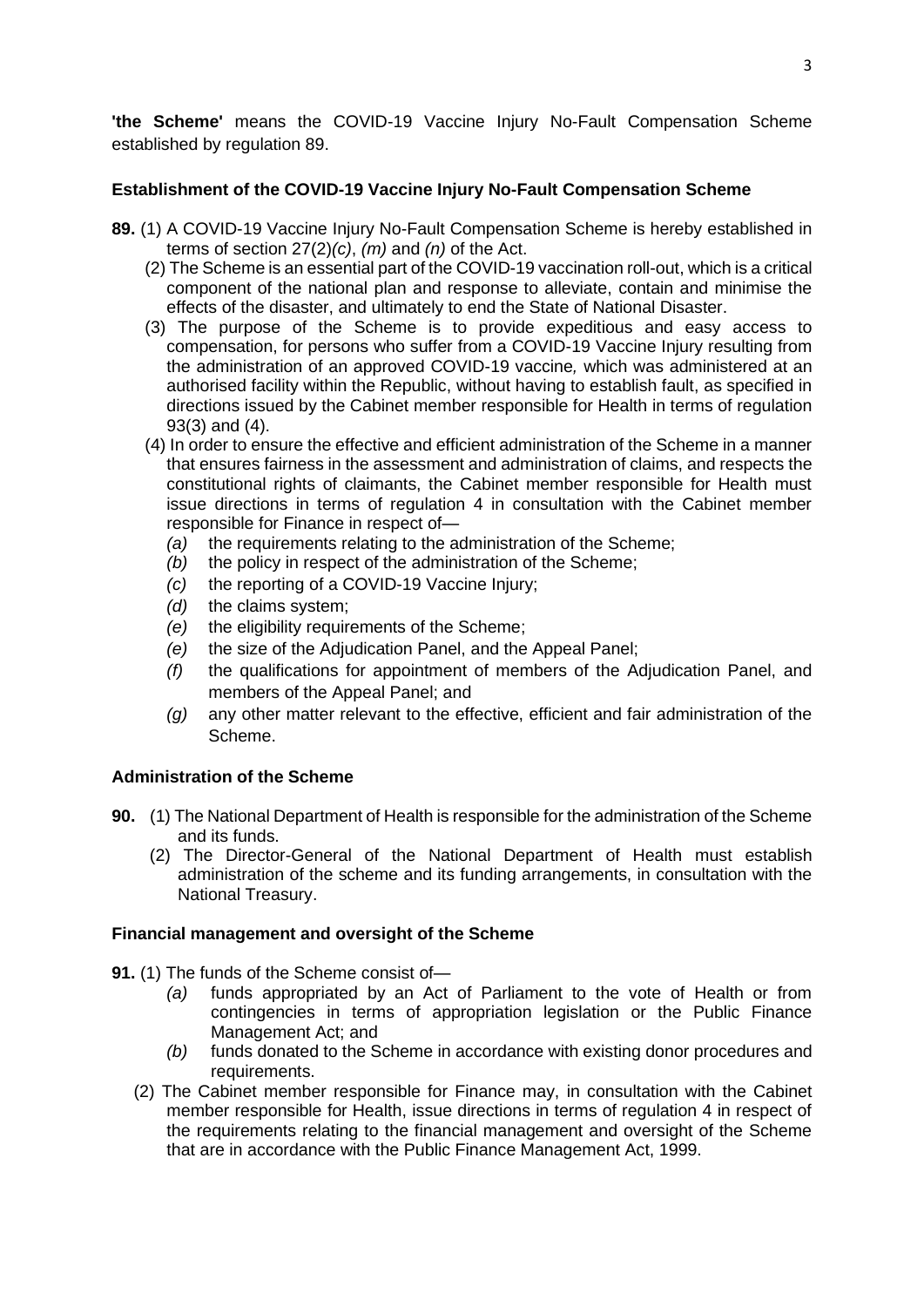(3) The funds identified for the Scheme may not be utilised for purposes other than payment of compensation in terms of the Scheme, and the implementation and administration of the Scheme.

### **Governance and Oversight**

**91A.** The Director General of Health, as the accounting officer, is responsible for overseeing the implementation of the Scheme in terms of this Chapter and the directions issued in terms hereof, and to provide advice to the Cabinet member responsible for Health and the Cabinet member responsible for Finance in respect of the implementation of the Scheme.

#### **Establishment of the Adjudication Panel and Appeal Panel**

- **92.** (1) The functionaries of the claims adjudication process of the Scheme hereby established are—
	- *(a)* The Adjudication Panel; and
	- *(b)* The Appeal Panel.
	- (2) *(a)* The Adjudication Panel shall comprise of at least 3, but no more than 5 members.
		- *(b)* The Cabinet member responsible for Health must appoint the members of the Adjudication Panel, following a nomination process, and subject to the criteria set out in directions and the call for nominations, relating to qualifications, expertise and experience.
		- *(c)* The members of the Adjudication panel must between them have medical expertise, financial expertise, and expertise in the adjudication of compensation of injuries.
		- (3) *(a)* The Appeal Panel shall comprise of 3 or more permanent members and 2 additional members, who may be appointed if additional expertise is required, who are appointed following a nomination process, and subject to the criteria set out in the directions and the call for nominations, relating to qualifications, expertise and experience.
			- *(b)* The Appeal Panel must be chaired by an advocate or attorney with at least 15 years' experience
			- *(*c) At least one of the permanent members of the Appeal Panel must have medical expertise and at least one of the permanent members of the Appeal Panel must have expertise in finance or in the assessment of damages.
		- (4) *(a)* The members of the Adjudication Panel and Appeal Panel must be independent from each other and possess appropriate expertise to fulfil their functions in respect of the implementation of the Scheme.
			- *(b)*The members of the Adjudication Panel and the permanent and additional members of the Appeal Panel are appointed for the period, and on the terms and conditions, determined in writing by the Cabinet member responsible for Health.
			- *(c)*The Director-General of the National Department of Health must provide necessary administrative support to the Adjudication Panel and Appeal Panel.
		- (5) The Adjudication Panel and Appeal Panel must take decisions and make assessments in accordance with—
			- *(a)* the requirements contained in regulation 93 and the directions issued in terms thereof; and
			- *(b)* the directions issued in terms of regulation 94.
		- (6) The Adjudication Panel and Appeal Panel must make decisions within the period specified in directions issued in terms of regulation 4 by the Cabinet member responsible for Health.
		- (7) The Adjudication Panel must further comply with regulation 98 in the adjudication of claims.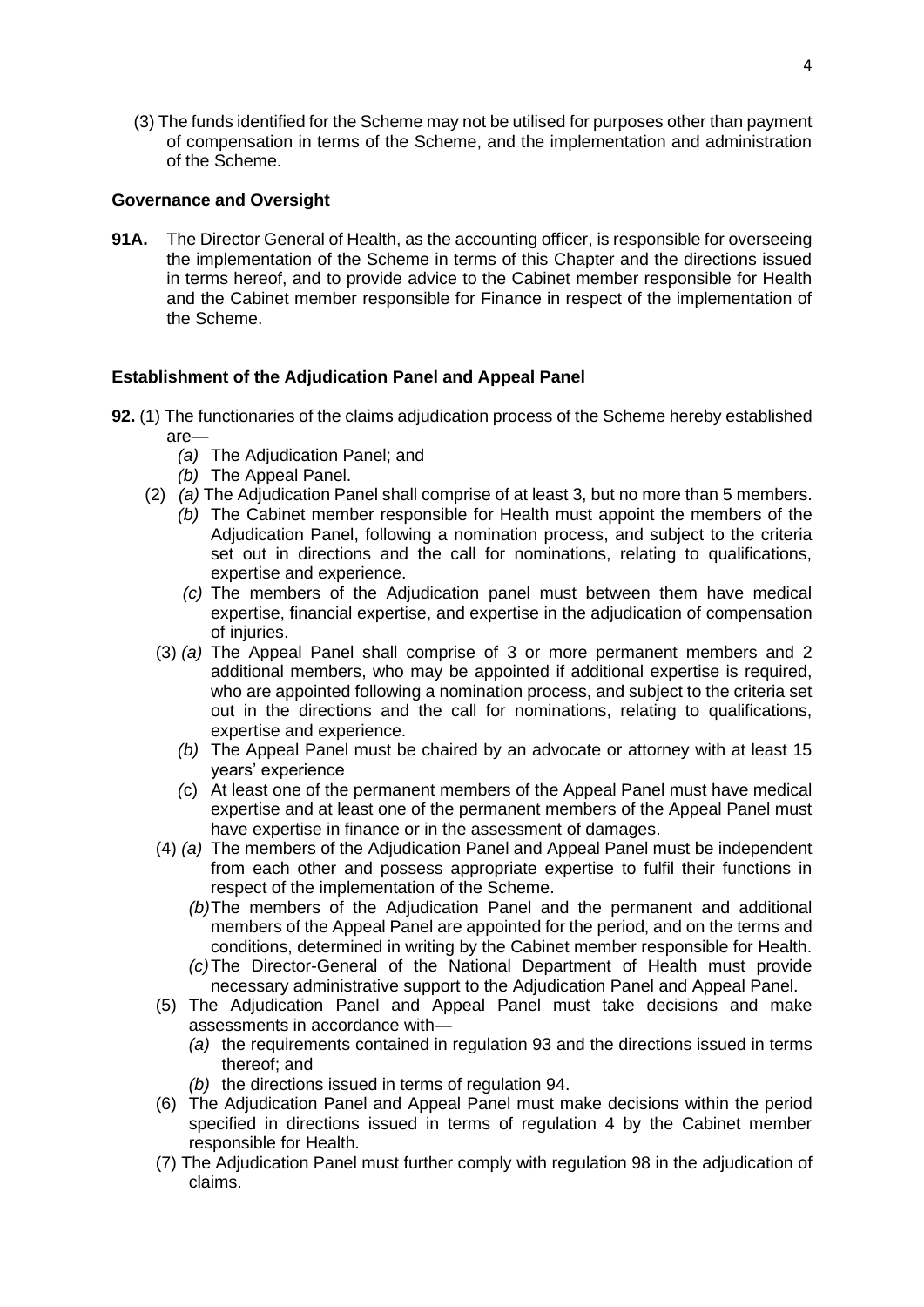(8) The Appeal Panel must further comply with regulation 99 in the adjudication of claims.

# **Eligibility**

- **93.** (1) A person who was vaccinated with a COVID-19 vaccine that was procured and distributed by the National Government and administered as part of the national vaccination programme as specified in directions as contemplated in subregulation (3)*(c)*, and who suffers from or has suffered from a serious COVID-19 Vaccine Injury as specified in directions as contemplated in subregulation (3)*(a),* is eligible for compensation from the Scheme subject to the provisions of regulation 95 and the directions issued in terms of these regulations, and in particular directions contemplated in subregulation (3).
	- (2) A dependant of a deceased person, whose death was caused by a COVID-19 Vaccine Injury, is eligible for compensation from the Scheme.
	- (3) The Cabinet member responsible for Health, in consultation with the Cabinet member responsible for Finance, must issue directions in terms of regulation 4 specifying—
		- *(a)* the types of injury that constitute a CoVID 19 Vaccine injury that is covered by the Scheme;
		- *(b)* the types of loss or damage covered;
		- *(c)* the specific approved vaccines to be covered, which must be registered or otherwise approved by the South African Health Products Regulatory Authority and initially procured and distributed by the National Government;
		- *(d)* authorised sites in the Republic where COVID-19 vaccinations are officially administered;
		- *(e)* the timeline and duration of the COVID-19 Vaccine Injury after the administering of the vaccination that the Scheme will cover; and
		- *(f)* the period in respect of which claims for compensation may be submitted to the Scheme.

### **Compensation**

- **94.** (1) The Cabinet member responsible for Health, in consultation with the Cabinet member responsible for Finance, must issue directions in terms of regulation 4 specifying the compensation that will be provided under the Scheme.
	- (2) Such compensation shall—
		- *(a)* be a capped amount to be outlined in the directions, in respect of the type of injury listed under a COVID-19 Vaccine Injury; and
		- *(b)* make provision for lumpsum compensation payments.
	- (3) The categories of compensation which may be awarded are for:
		- *(a)* death;
		- *(b)* permanent disability; and
		- *(c)* temporary disability.
	- (4) Compensation in terms of the Scheme shall only include those types of compensation specified in terms of directions.

### **Submission of claims and procedure**

- **95.** (1) *(a)* Any person who maintains that he or she meets the requirements for claiming compensation from the Scheme in terms of regulation 93(1) or regulation 93(2) may submit a claim to the Scheme.
	- *(b)* A person who has submitted a claim for compensation under the Compensation for Occupational Injuries and Diseases Act, 130 of 1993 for an AEFI arising from vaccination is not eligible for compensation under the Scheme.
	- (2) The claim must be submitted—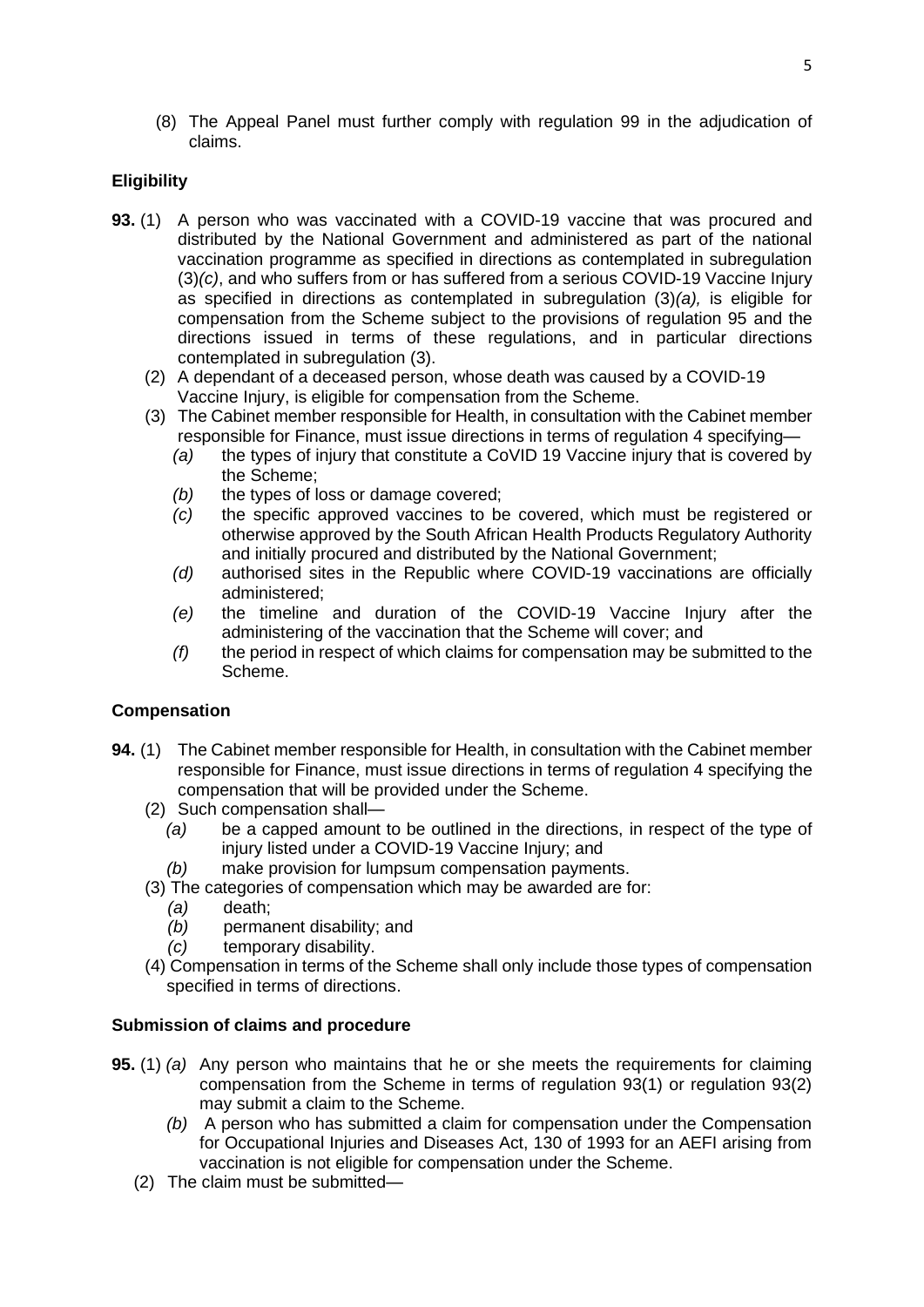- *(a)* by an eligible person or a person duly authorised to act on behalf of an eligible person to the Scheme simultaneously with, or after notification of an adverse event following immunisation to NISEC in respect of the COVID-19 vaccine; or
- *(b)* by the claimant to the Scheme.
- (3) Where a claimant submits a claim to the Scheme in terms of subregulation (2)*(b)* the Scheme must forward the claim and details of the alleged adverse event following immunisation to NISEC.
- (4) The Cabinet member responsible for Health must, after consultation with the Director General of the National Department of Health, issue directions in terms of regulation 4 specifying—
	- *(a)* procedures for instituting and submitting claims to the Scheme, including the form to be used for submitting claims;
	- *(b)* procedures for claims to be adjudicated by the adjudication panel, including the period in which a claim must be adjudicated; and
	- *(c)* procedures for appealing any decision of the adjudication panel or any determination of NISEC, including the periods in which a claim must be appealed and in which the appeal must be decided.

### **Effect of submission of claims on right to claim damages in court proceedings**

- **96.** (1) Any person who elects to submit a claim to the Scheme in terms of these Regulations thereby agrees to follow and abide by the procedure for the adjudication and appeal of claims set out in regulations 98 and 99.
	- (2) The Cabinet member responsible for Health must ensure that the form for submitting a claim contemplated in regulation 95(4)*(a)* explains in plain language that a claimant who submits a claim agrees to follow and abide by the procedure set out in regulations 98 and 99

### **Causality determination**

- **97.** (1) NISEC must determine the causality between the administration of a COVID-19 vaccine and the injury allegedly caused by the COVID-19 vaccine.
	- (2) To determine causality, NISEC must apply the World Health Organisation Methodology for Causality assessment of adverse events following immunisation, as may be published from time to time by the World Health Organisation.
	- (3) *(a)* In the event of NISEC finding causality, the Scheme must refer the claim to the Adjudication Panel for adjudication in terms of regulation 98.
		- *(b)* If NISEC finds no causality, the claimant may refer the matter to the Appeal Panel in terms of regulation 99(2).

### **Adjudication of claims**

**98.** A claim contemplated in regulation 97(3)*(a)* will be adjudicated by the designated members of the Adjudication Panel, who must determine compensation in accordance with regulation 94 and directions issued by the Cabinet member responsible for Health.

## **Appeals**

**99.** (1) A claimant who is dissatisfied by—

- *(a)* a determination of non-causality by NISEC as contemplated by regulation 97(3)*(b)*; or
- *(b)* a decision of the adjudication panel as contemplated by regulation 98,